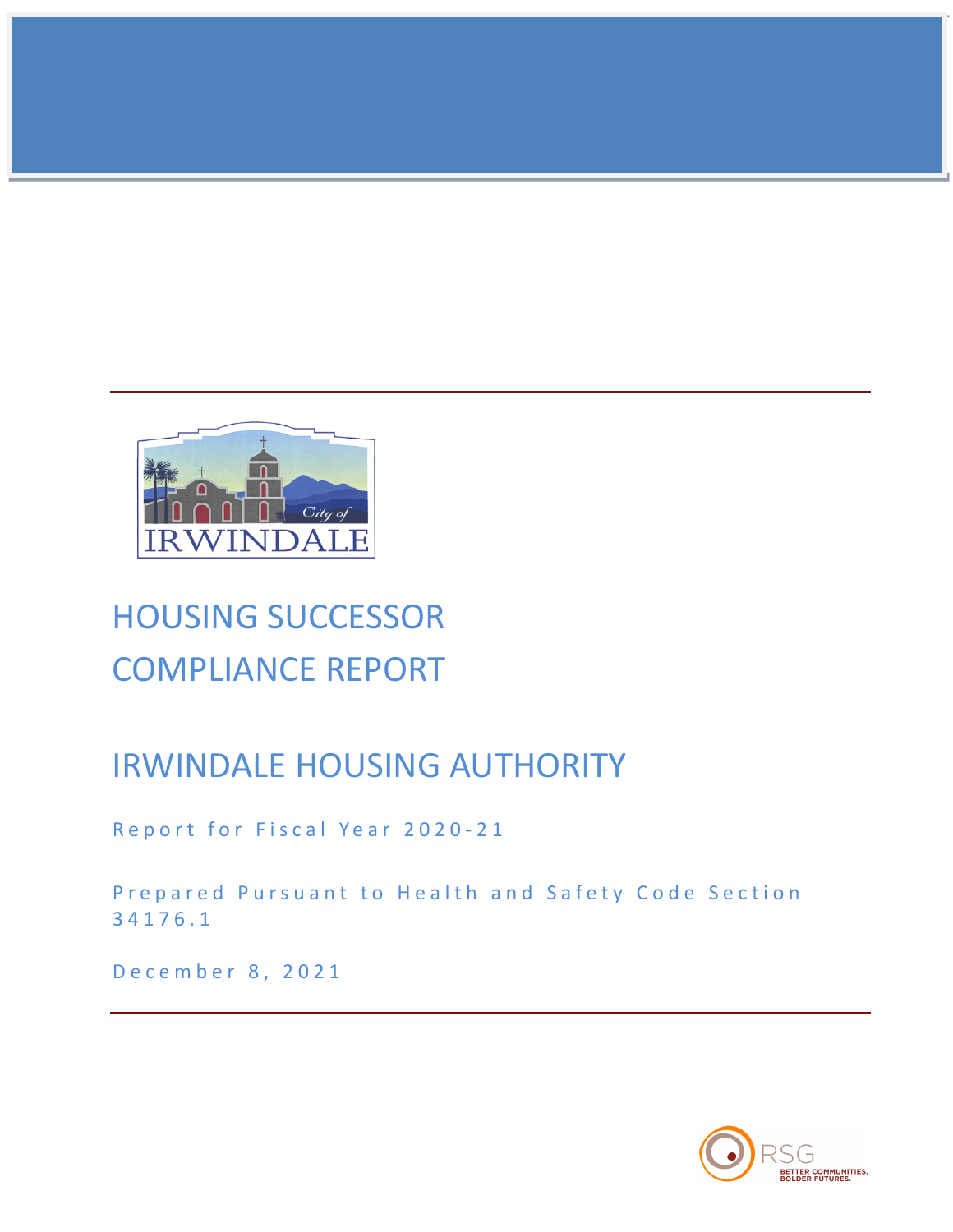# TABLE OF CONTENTS

| APPENDIX: 2020-21 IRWINDALE HOUSING SUCCESSOR INDEPENDENT AUDITORS' REPORT & BASIC FINANCIAL |  |
|----------------------------------------------------------------------------------------------|--|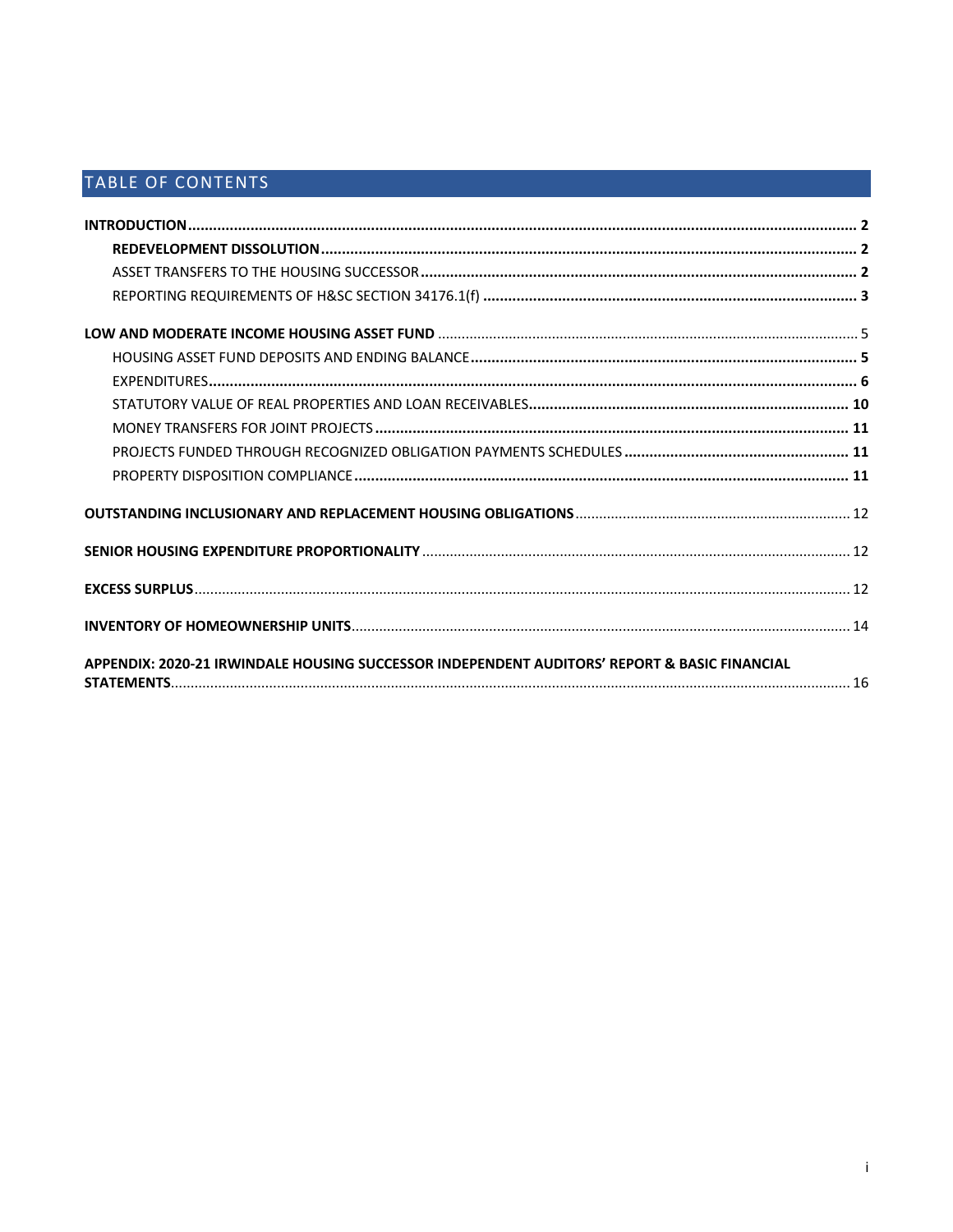# INTRODUCTION

### REDEVELOPMENT DISSOLUTION

As a result of Assembly Bill ("AB") x1 26, all redevelopment agencies in California were dissolved on February 1, 2012. This dramatic change to property tax finance has resulted in the complete elimination of the major source of local, publicly generated dollars earmarked for affordable housing. Thus, housing authorities were left in a challenging position – the need for them is greater than ever, but a key funding source has been eliminated.

On August 27, 1987, the City Council of the City of Irwindale ("City Council") approved Resolution No. 87-15-1117, establishing the Irwindale Housing Authority ("Housing Authority"). The Housing Authority now administers housing assets transferred from the former Irwindale Community Redevelopment Agency ("ICRA") in 2012. The ICRA dissolved on February 1, 2012, pursuant to the Dissolution Act enacted by AB x1 26 and 1484 (Parts 1.8 and 1.85 of the California Health and Safety Code, or "H&SC"). Pursuant to Resolution No. 2012-09-2548, on January 11, 2012, the City of Irwindale ("City") elected to designate the Housing Authority as the "housing successor", an entity that accepts the housing assets and liabilities of a former redevelopment agency. The Housing Authority thereby inherited all rights, powers, assets, liabilities, duties, and obligations associated with the housing activities of the former ICRA. All former ICRA housing assets and liabilities were transferred to the Housing Authority through the Housing Asset Transfer Form submitted to the California Department of Finance ("DOF") on August 1, 2012. On September 5, 2012, the DOF issued a letter stating that it did not object to any of the transfers.

It is important to note that, although the Housing Authority inherited the ICRA's assets and functions, it does not have an ongoing financing mechanism to maintain them, like the ICRA had. The former ICRA primarily funded projects with Low and Moderate Income Housing Funds generated by redevelopment tax increment; this tool was abolished with the dissolution of redevelopment.

### ASSET TRANSFERS TO THE HOUSING SUCCESSOR

According to H&SC Section 34176(e), housing assets may include the following:

- Real property
- Restrictions on the use of property
- Personal property in a residence
- Housing-related files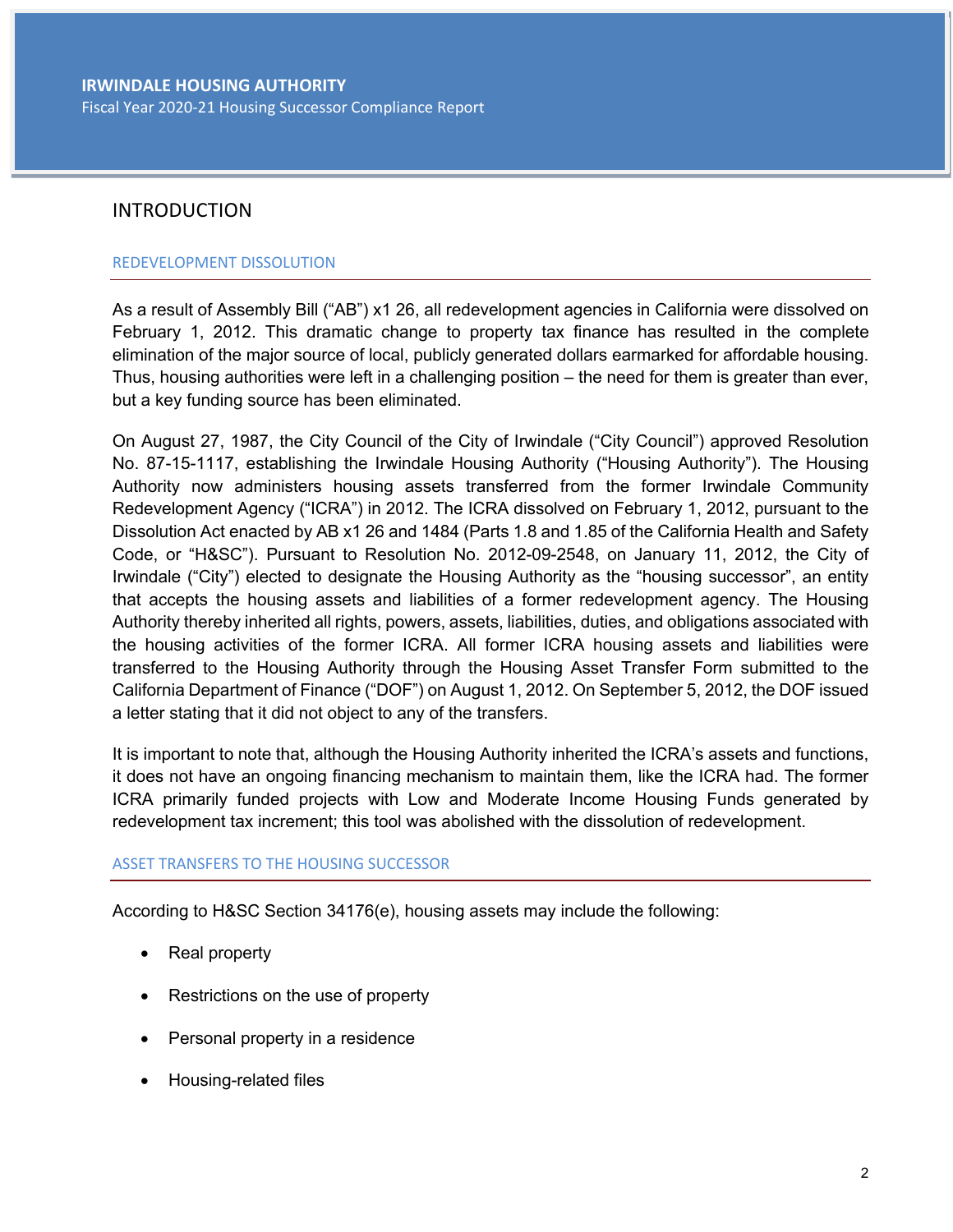Fiscal Year 2020-21 Housing Successor Compliance Report

- Office supplies and software programs acquired for low- and moderate-income housing purposes
- Funds encumbered by an enforceable obligation
- Loans or grants receivable funded from the former Low and Moderate Income Housing Fund
- Funds derived from rents or operation of properties acquired for low- and moderate-income housing purposes
- Rents or payments from housing tenants or operators of low- and moderate-income housing
- Repayment of Supplemental Educational Revenue Augmentation Fund ("SERAF") loans

### REPORTING REQUIREMENTS OF H&SC SECTION 34176.1(f)

Commencing January 1, 2014, H&SC Section 34176.1(f) requires the preparation of an annual report ("Housing Successor Compliance Report") for housing successors that received assets and other duties from a former redevelopment agency. Originally created by Senate Bill 341 ("SB 341") in the 2013-14 legislative session and later amended by subsequent legislation, the law describes the contents of these annual reports, as well as the context of this information relative to various compliance periods.

The purpose of the report is to provide the public information regarding the use of all former redevelopment agency housing assets, which are kept in a separate fund known as the Low and Moderate Income Housing Asset Fund ("Housing Asset Fund" or "Housing Asset Funds").

For most housing successors, the annual report is prepared at the same time as the annual audit also required by law, and must contain the following information:

- 1. Total amount deposited in the Housing Asset Fund during the fiscal year
- 2. Statement of balance at the close of the fiscal year
- 3. Description of expenditures for the fiscal year, categorized as follows:
	- a. Rapid rehousing for homelessness prevention (up to \$250,000 per year allowable)
	- b. Administrative and monitoring expenses (up to the greater of \$200,000, adjusted annually commensurate to the change in the Consumer Price Index, or 5 percent of the statutory value of real property owned by the housing successor and of loans and grants receivable allowable)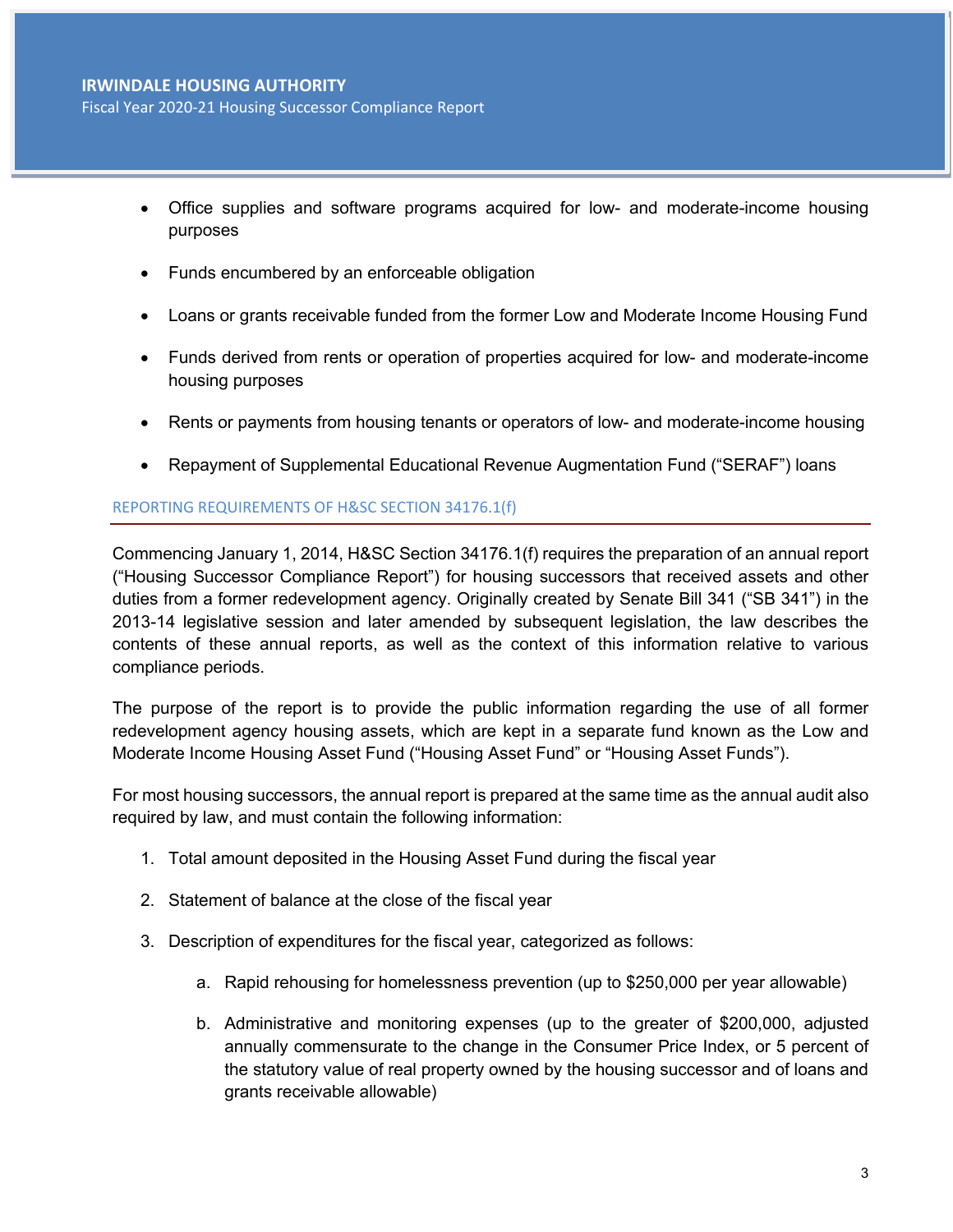Fiscal Year 2020-21 Housing Successor Compliance Report

- c. Development of affordable housing, which must be reported by the amount spent for each income group (extremely low-, very low-, and low-income)
- 4. Other "portfolio" balances
	- a. Statutory value of any real property either transferred from the former ICRA or purchased by the housing successor; note that the housing successor may only hold property for five years
	- b. Value of loans and grants receivable, including loans and grants transferred from the former ICRA and made by the housing successor
- 5. Descriptions of any transfers to another housing successor for a joint project
- 6. Description of any project still funded through the Recognized Obligation Payment Schedule ("ROPS")
- 7. Update on property disposition for any property owned more than five years or plans for property owned less than five years
- 8. Description of any outstanding production obligations of the former redevelopment agency that were inherited by the housing successor
- 9. Compliance with proportionality requirements (income group targets); compliance must be met for five-year periods
- 10. Percentage of deed-restricted rental housing restricted to seniors and assisted by the housing successor, the former ICRA, and the City within the past 10 years, compared to the total number of units assisted by these three agencies within the past 10 years
- 11. Amount of excess surplus, and if any, the plan for eliminating it
- 12. An inventory of homeownership units assisted by the former redevelopment agency or the housing successor that are subject to covenants, restrictions, or an adopted program that protects the investment of moneys from the Low and Moderate Income Housing Fund; the inventory must include the following information: number of units, any units lost since dissolution, any funds returned to the housing successor as a result of the program, and the name of any entity contracted to manage the units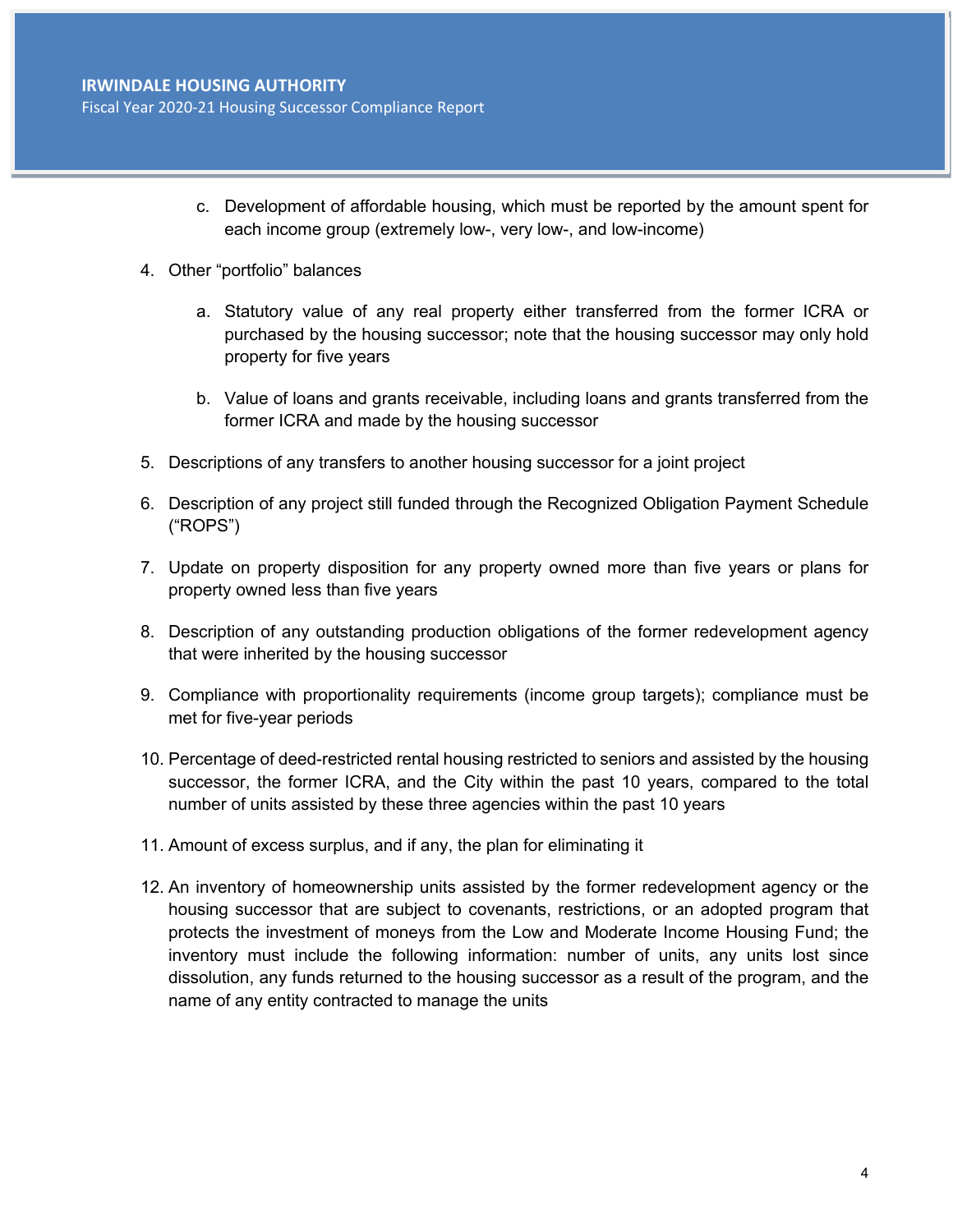# LOW AND MODERATE INCOME HOUSING ASSET FUND

The Low and Moderate Income Housing Asset Fund replaces the former ICRA's Low and Moderate Income Housing Fund. The Housing Asset Fund includes all assets that were transferred from the ICRA to the Housing Authority via the Housing Asset Transfer Form, which included the following:

- 1. Real properties
- 2. Affordable housing covenants
- 3. Loan receivables
- 4. Supplemental Educational Revenue Augmentation Fund Loan repayments

### HOUSING ASSET FUND DEPOSITS AND ENDING BALANCE

During Fiscal Year ("FY") 2020-21, the Housing Authority deposited \$329,463 into the Housing Asset Fund. Table 1 details the sources of revenue. There were no deposits into the Housing Asset Fund related to the ROPS.

| <b>Fiscal Year 2020-21 Housing Asset Fund Deposits</b> | Table 1 |
|--------------------------------------------------------|---------|
| <b>Irwindale Housing Authority</b>                     |         |

| <b>Balance Type</b> | Amount |         |  |
|---------------------|--------|---------|--|
| Interest            |        | 18,592  |  |
| Interest from Loans |        | 309,370 |  |
| Loan Repayment      |        | 1,500   |  |
| <b>TOTAL</b>        |        | 329,463 |  |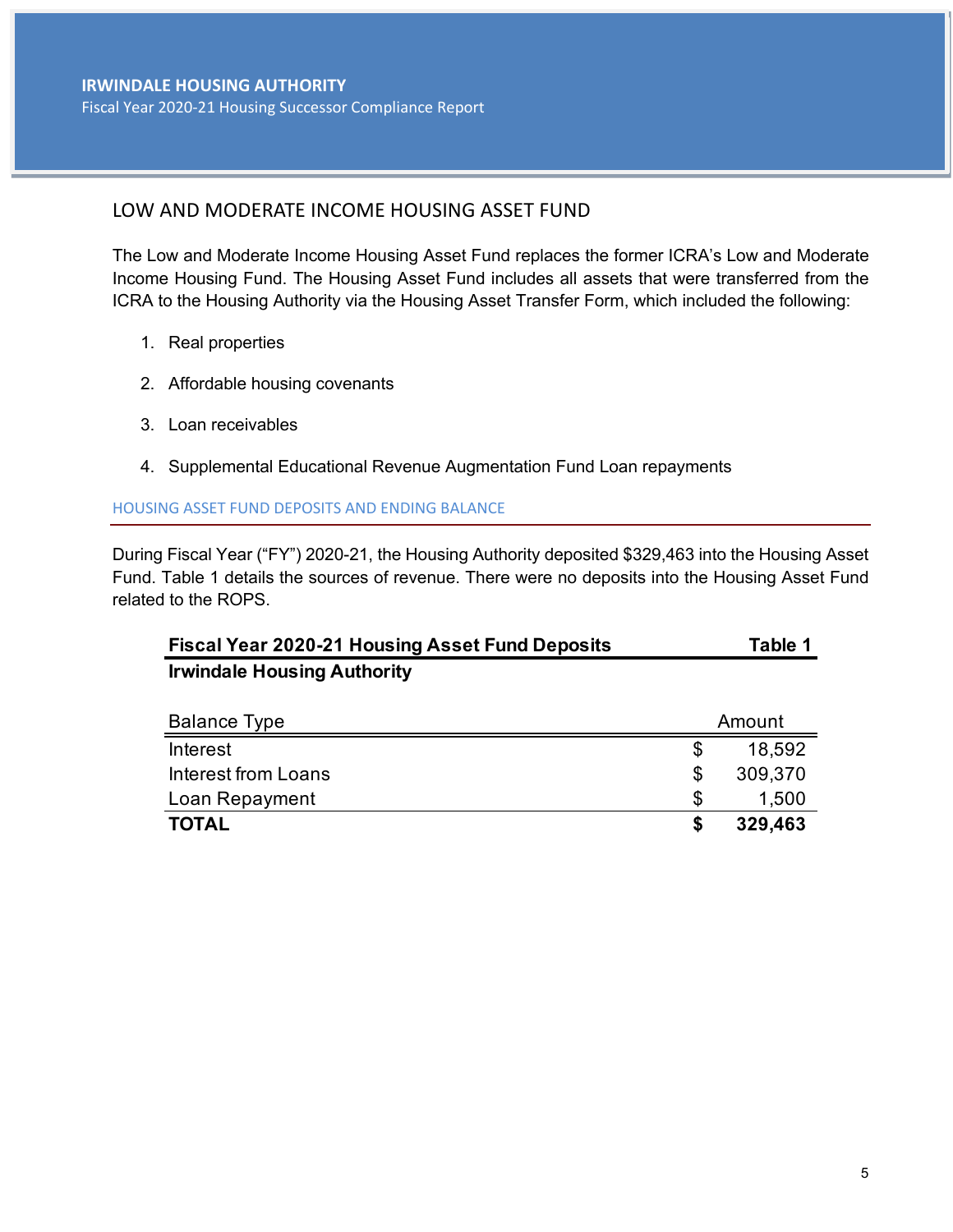At the close of FY 2020-21, the ending balance in the Housing Asset Fund was \$11,844,648, which is detailed by category in Table 2 below. No portion of the balance is being held for items listed on the ROPS.

| <b>Fiscal Year 2020-21 Housing Asset Fund Ending Balance</b> | Table 2          |
|--------------------------------------------------------------|------------------|
| <b>Irwindale Housing Authority</b>                           |                  |
|                                                              |                  |
| <b>Balance Type</b>                                          | Amount           |
| Cash                                                         | \$<br>220,720    |
| Local Agency Investment Fund (LAIF)                          | 11,229,324       |
| Interest Receivable                                          | 11,779           |
| Loans Receivable - Housing Loans                             | 493,469          |
| Loans Receivable - IMD                                       | 13,419,207       |
| <b>Accounts Payable</b>                                      | (68, 255)        |
| Deferred Revenues - Housing Loans                            | (13, 419, 207)   |
| Deferred Revenues - Olive Pit/IMD Loan                       | (42,389)         |
| Total                                                        | \$<br>11,844,648 |
|                                                              |                  |

### EXPENDITURES

The law provides the following guidelines for expenditures from the Housing Asset Fund:

- 1. Administrative costs, which include housing monitoring expenses, are capped at \$200,000 (adjusted annually commensurate with the change in the Consumer Price Index) or 5% of the statutory value of real property owned by the housing successor and of loans and grants receivable, whichever is greater. In the Housing Authority's case, the latter is greater. As shown in Table 3 below, the Housing Authority's administrative costs have not exceeded the annual allowance since FY 2019-20.
- 2. A housing successor is authorized to spend up to \$250,000 per year on rapid rehousing solutions for homelessness prevention if the housing successor has fulfilled the former ICRA's outstanding housing production requirements. At redevelopment dissolution, the former ICRA had an outstanding obligation of 12 replacement bedrooms, all of which the Housing Authority has since replaced. Thus, the Housing Authority is permitted to make expenditures on rapid rehousing. As shown in Table 3, the Housing Authority has not made any expenditures on rapid rehousing since FY 2019-20.
- 3. Remaining expenditures must be spent to develop housing affordable to households earning 80% or less of the area median income ("AMI"). This means that no funding may be spent on moderate-income households, as was previously allowable by redevelopment law.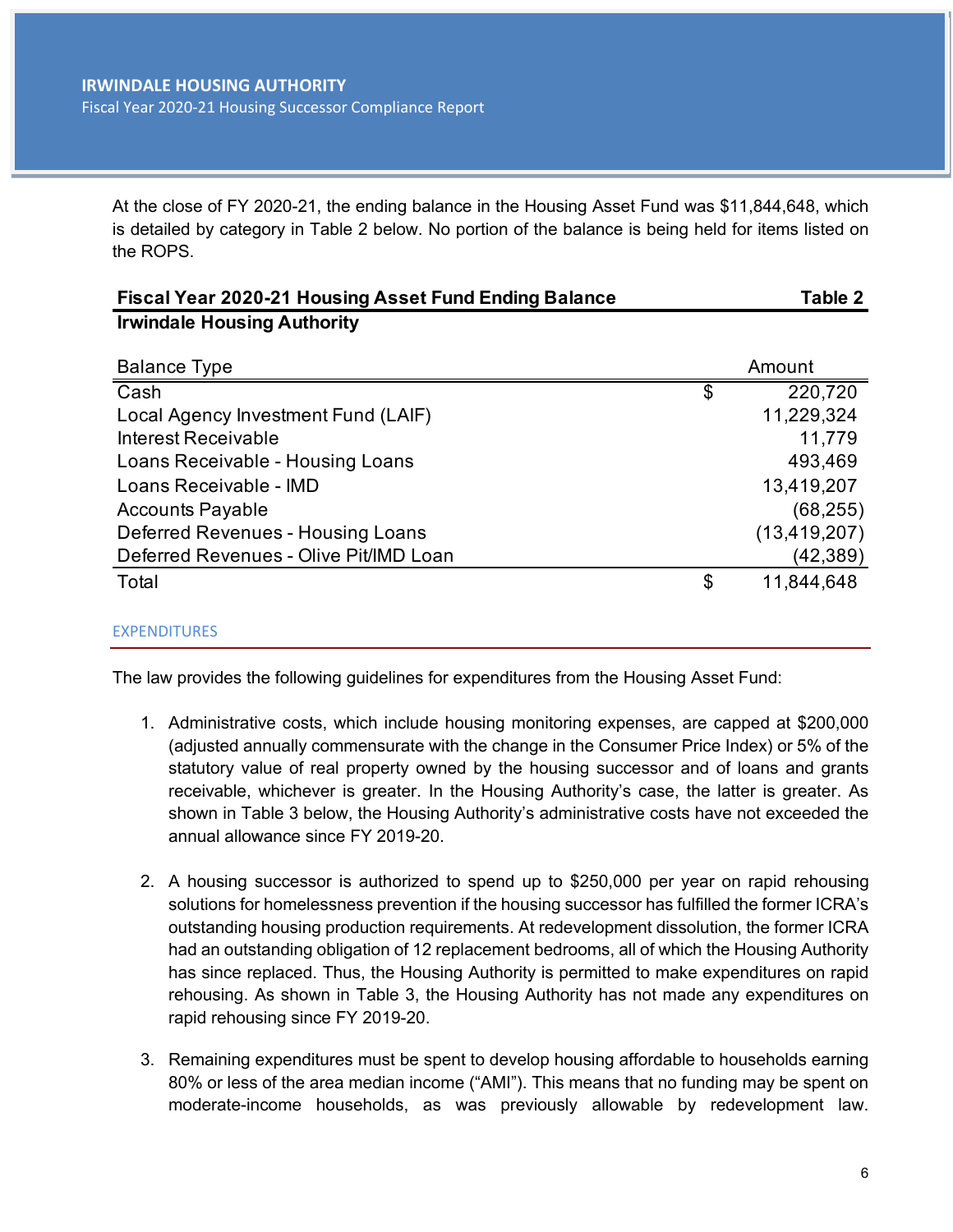Additionally, of the money expended, a minimum of 30% must be spent on rental housing for households earning 30% or less of the AMI ("extremely-low income"), and a maximum of 20% may be spent on housing for households earning between 60% and 80% of the AMI ("lowincome"). These limits are shown in the below graphic.



Failure to comply with the 30% extremely low-income requirement in any five-year period would result in the Housing Authority being required to expend 50% of remaining funds on extremely low-income rental units until in compliance. Exceeding the expenditure limit for households earning between 60% and 80% of the AMI in any five-year reporting period will result in the Housing Authority not being permitted to expend any funds on these income categories until in compliance.

Note that housing successors must report expenditures by household income category each year, but compliance is assessed every five years. For example, a housing successor could spend all of its funds in a single year on households earning between 60% and 80% of the AMI, as long as the amount spent on those households was 20% or less of the total expenditures during the entire five-year compliance period. The second compliance period is from FY 2019-20 through FY 2023-24. Thus, FY 2019-20 is the second year of the second five-year compliance period.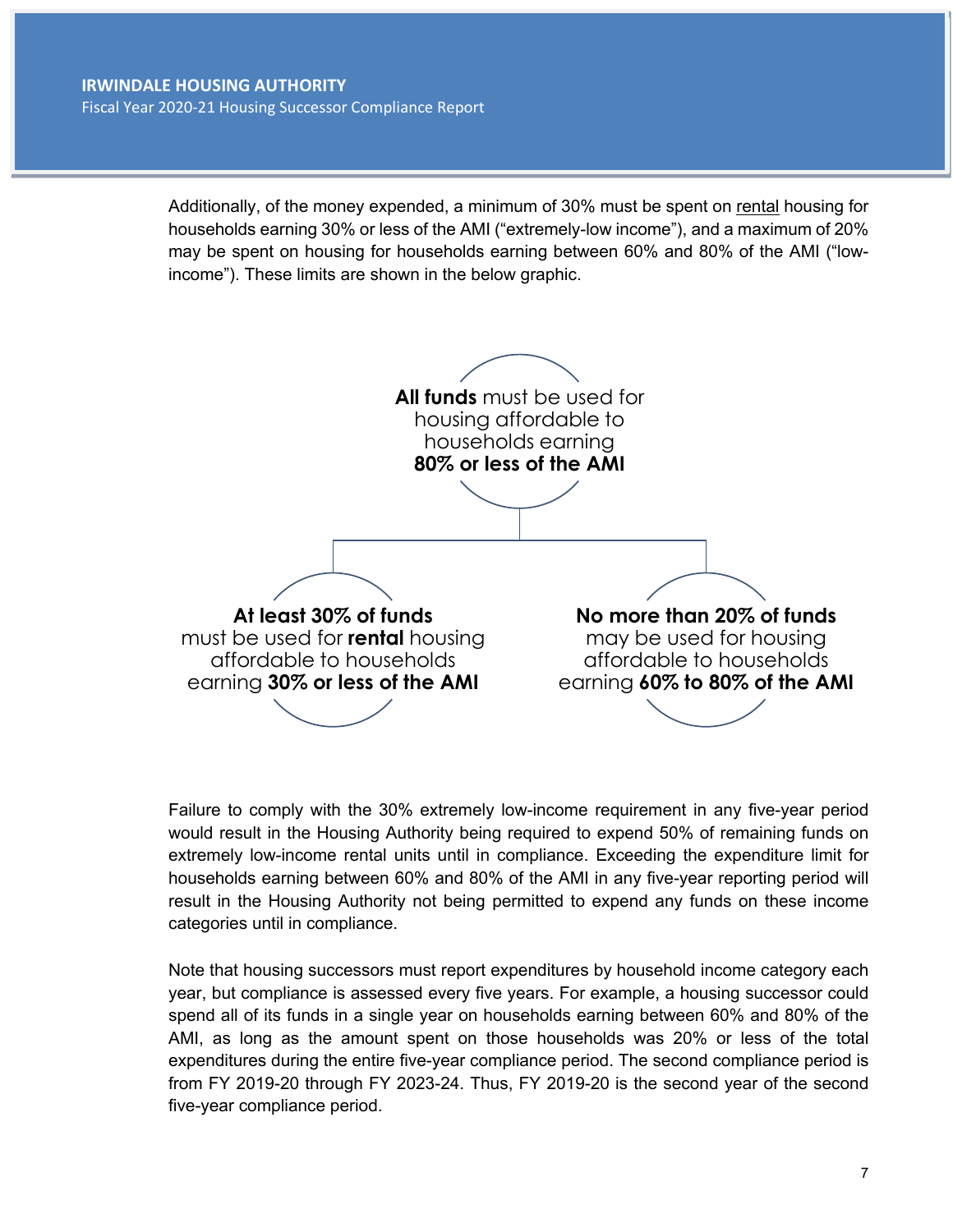As shown in Table 3 below, the Housing Authority has not met all requirements for expenditures by income level from July 1, 2019 through June 30, 2021. However, the Housing Authority has until the end of the second five-year compliance period (June 30, 2024) to become compliant. In FY 2020-21, the Housing Authority spent no funds on extremely lowincome rental units, no funds on low-income units, and no funds on moderate-income units. Thus, all of FY 2020-21 expenditures are classified in the "Other" category. However, the Housing Authority's administrative expenses between July 1, 2020 through June 30, 2021 were within the allowable allowance for the fiscal year.

In FY 2020-21, the Housing Authority did not spend any bond proceeds on affordable housing development.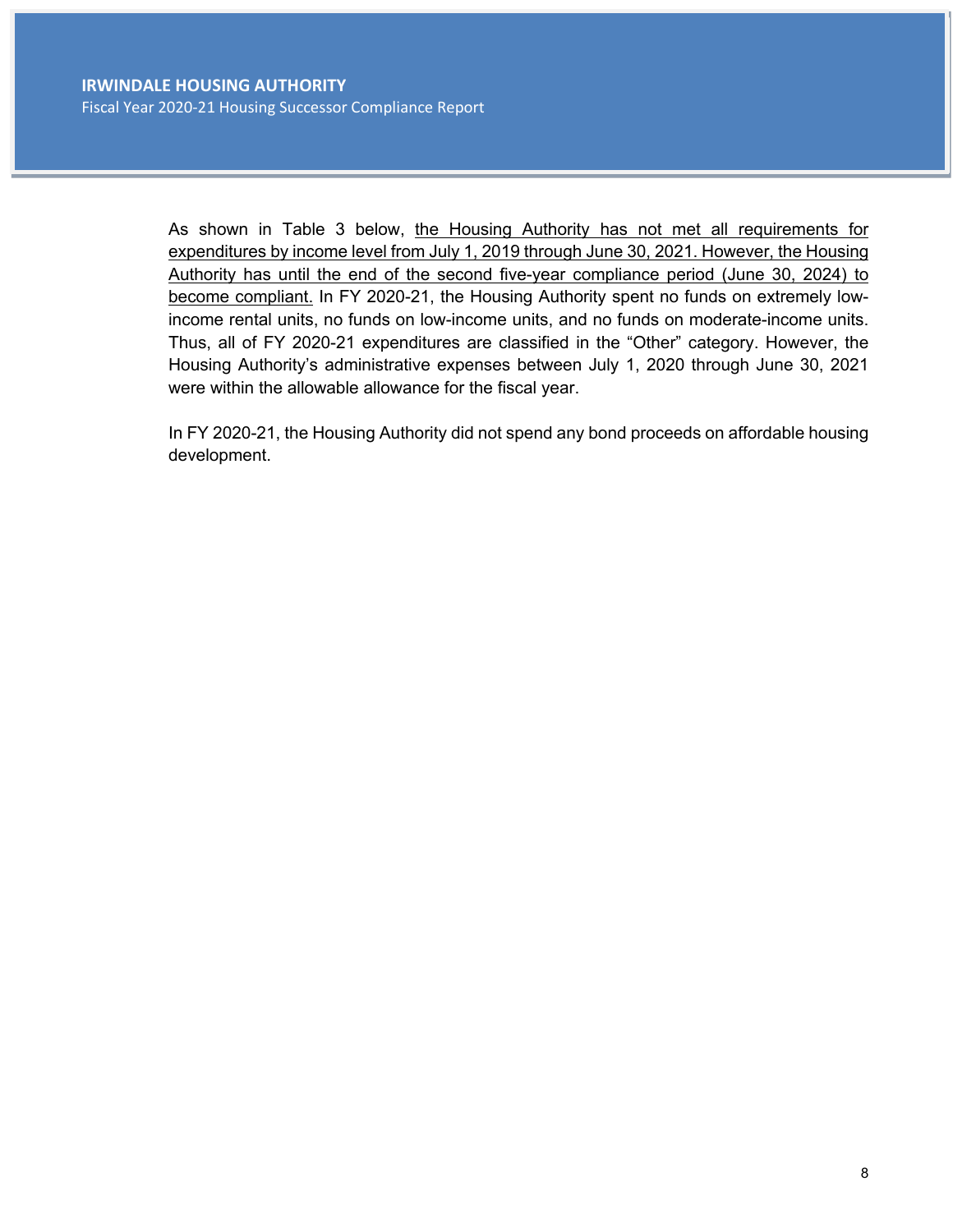Fiscal Year 2020-21 Housing Successor Compliance Report

| <b>Housing Asset Fund Expenditures</b>              |                                   |                                                   |                                                                                                                     |                   |                                                 |             | Table 3     |
|-----------------------------------------------------|-----------------------------------|---------------------------------------------------|---------------------------------------------------------------------------------------------------------------------|-------------------|-------------------------------------------------|-------------|-------------|
| <b>Irwindale Housing Authority</b>                  |                                   |                                                   |                                                                                                                     |                   |                                                 |             |             |
|                                                     |                                   | <b>Expenses with</b><br><b>Annual Limitations</b> | Expenses with Limitations for Total Expenditures in the Five-Year<br>Compliance Period (FY 2019-20 through 2023-24) |                   |                                                 |             |             |
| H&SC Section 34176.1 Compliance by Fiscal Year      | Admin/<br>Monitoring <sup>1</sup> | Rapid<br>Rehousing                                | <30% AMI<br><b>Rental Units</b>                                                                                     | $60 - 80%$<br>AMI | <b>Development Expenses</b><br>Above 80%<br>AMI | Other       | TOTAL       |
| FY 2020-21 Expenditures                             | \$474,991                         | \$0                                               | \$0                                                                                                                 | \$0               | \$0                                             | \$77.768    | \$77,768    |
| FY 2020-21 Limitations                              | \$695,634                         | \$250,000                                         |                                                                                                                     |                   |                                                 |             |             |
| <b>Compliant (Yes/No)</b>                           | <b>YES</b>                        | <b>YES</b>                                        |                                                                                                                     |                   |                                                 |             |             |
| FY 2019-20 Expenditures<br>FY 2019-20 Limitations   | \$283,260<br>\$759,319            | \$0<br>\$250,000                                  | \$0                                                                                                                 | \$663             | \$0                                             | \$2,349,131 | \$2,349,794 |
| <b>Compliant (Yes/No)</b>                           | <b>YES</b>                        | <b>YES</b>                                        |                                                                                                                     |                   |                                                 |             |             |
| <b>TOTAL DEVELOPMENT EXPENDITURES</b>               | T                                 |                                                   | \$0                                                                                                                 | \$0               | \$0                                             | \$77,768    | \$77,768    |
| Limitations                                         |                                   |                                                   | $>30\%$                                                                                                             | 20%               | $0\%$                                           | N/A         |             |
| Expenditure Proportionality as of End of FY 2020-21 |                                   |                                                   | 0%                                                                                                                  | 0%                | 0%                                              | 100%        |             |
| Compliant as of End of FY 2020-21 (Yes/No)          |                                   |                                                   | <b>NO</b>                                                                                                           | <b>YES</b>        | <b>YES</b>                                      |             |             |

 $^1$  Annual administrative and monitoring expenditures are capped at \$200,000 (adjusted annually commensurate with the change in the Consumer Price Index) or a percentage of the statutory value of the housing successor's real property and loans and grants receivable, whichever is greater; the percentage is 2% in Fiscal Years 2013-14 and 2014-15 and 5% thereafter. Thus, the cap can vary each year, as it has in the Housing Authority's case.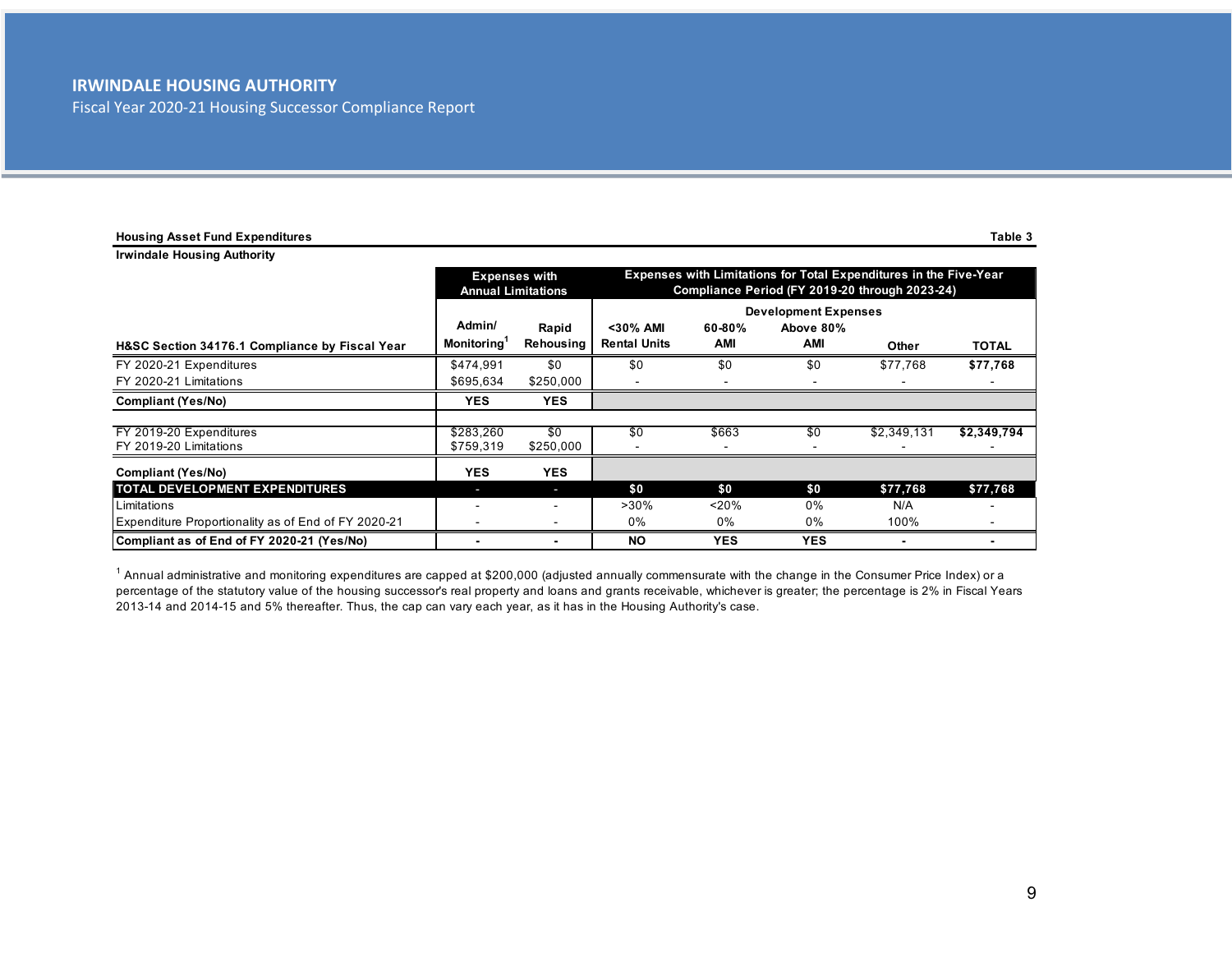### STATUTORY VALUE OF REAL PROPERTIES AND LOAN RECEIVABLES

The Housing Authority must report on the statutory value of real property and loans and grants transferred from the former ICRA to the Housing Asset Fund, as well as real property purchased with Housing Asset Fund monies and loans and grants made by the housing successor, shown in Table 4.

| <b>Fiscal Year 2020-21 Real Properties and Receivables</b> | Table 4      |
|------------------------------------------------------------|--------------|
| <b>Irwindale Housing Authority</b>                         |              |
|                                                            |              |
| Asset                                                      | Amount       |
| <b>Real Properties</b>                                     |              |
| Subtotal                                                   | \$0          |
|                                                            |              |
| Loan Receivables <sup>2</sup>                              |              |
| <b>Housing Subsidy Loans</b>                               | \$11,986,411 |
| <b>Housing Rehabilitations Loans</b>                       | 1,425,629    |
| <b>IMD Loan</b>                                            | 493,469      |
| <b>Property Tax Loans</b>                                  | 6,282        |
| <b>Property Settlement Loan</b>                            | 885          |
| Subtotal                                                   | \$13,912,676 |
|                                                            |              |

# Total **\$13,912,676**

 $1$  The Olive Pit was listed on the Housing Asset Transfer Form, but not included in the above table, because the property was sold to the City of Irwindale on January 9, 2013. The sales proceeds will be used for affordable housing. The properties located at 15848 Juarez Street, 16046 Peppertree Lane, and 4618 Nora Avenue were also listed on the Housing Asset Transfer Form, but not included in the above table, because these properties were sold to low-income households in FY 2015-16 and 2016- 17. The Property located at 16203-16233 Arrow Highway was also listed on the Housing Asset Transfer Form, but not included in the above table, because the property was sold to Panattoni Development Company, Inc. in FY 2019-20. The sales proceeds will be used for affordable housing.

 $^2$  In previous Housing Successor Compliance Reports (including last year's report), Table 4 included an Advance to General Fund related to the Olive Pit, which was listed on the Housing Asset Transfer Form and sold to the City of Irwindale on January 9, 2013. However, this loan is not included in the above table, because it was fully repaid in FY 2020-21.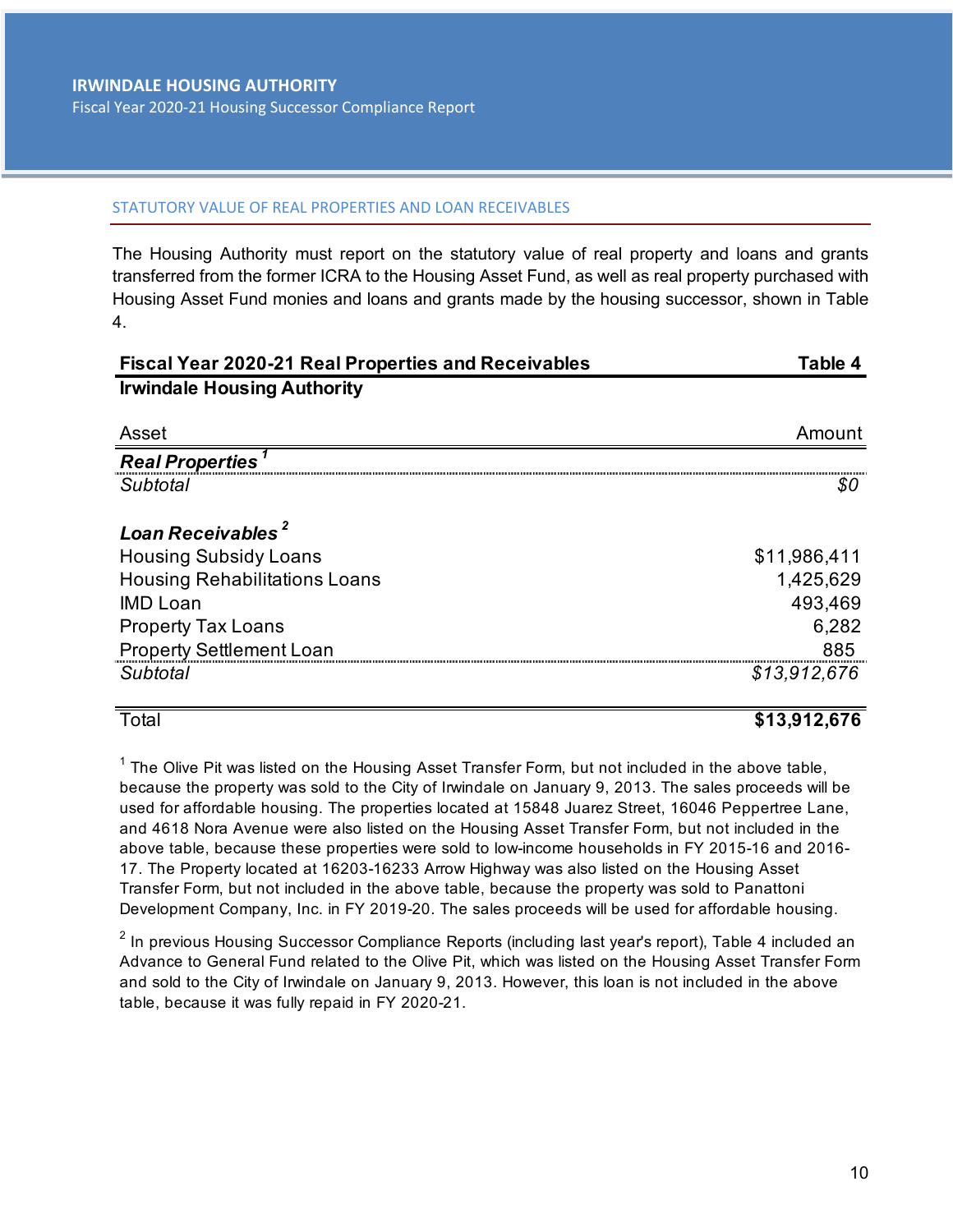### MONEY TRANSFERS FOR JOINT PROJECTS

H&SC Section 34176.1(c)(2) allows two or more housing successors within a county, within a single metropolitan statistical area, within 15 miles of each other, or that are in contiguous jurisdictions to enter into an agreement to transfer funds among their respective Low and Moderate Income Housing Asset Funds.

The law requires housing successors to provide (a) a description of any transfers made to other housing successors for joint projects and (b) a description of and status update on any project for which transferred funds have been or will be expended if that project has not yet been placed in service.

On May 8, 2019, the Housing Authority Board approved Resolution No. HA 2019-02-075 authorizing the Housing Authority to transfer an amount not to exceed \$550,000 from its Housing Asset Fund to the Housing Authority of the County of Los Angeles. In FY 2018-19, the Housing Authority transferred \$539,000 to the Housing Authority of the County of Los Angeles for the development of 34 apartment units located at 4101-4117 Whittier Boulevard in unincorporated East Los Angeles County. The 34 units includes 33 permanent supportive housing units and one manager's unit. The target population to be served by this project is homeless veterans and homeless persons with mental illness. The transferred funds will be used to assist only rental units that are affordable to household incomes that are less than 30% AMI. Currently, the project is 71% complete and is expected to be completed by April 2022.

### PROJECTS FUNDED THROUGH RECOGNIZED OBLIGATION PAYMENTS SCHEDULES

The law requires housing successors to provide a description of (a) any project for which the housing successor receives or holds property tax revenue received pursuant to ROPS and (b) the status of that project. In FY 2020-21, the Housing Authority did not receive any property tax revenue for projects pursuant to ROPS.

### PROPERTY DISPOSITION COMPLIANCE

H&SC Section 34176.1(e) requires that all real properties acquired by the ICRA prior to February 1, 2012 and transferred to the Housing Authority be developed pursuant to the requirements detailed in H&SC Section 33334.16. Development for affordable housing purposes must be initiated for all properties that fall within these parameters by five years from the date that the DOF approved the Housing Asset Transfer Form, which was September 5, 2017 in the Housing Authority's case. If the Housing Authority is unable to develop these properties within the five-year period, the law does allow for a five-year extension via adoption of a resolution.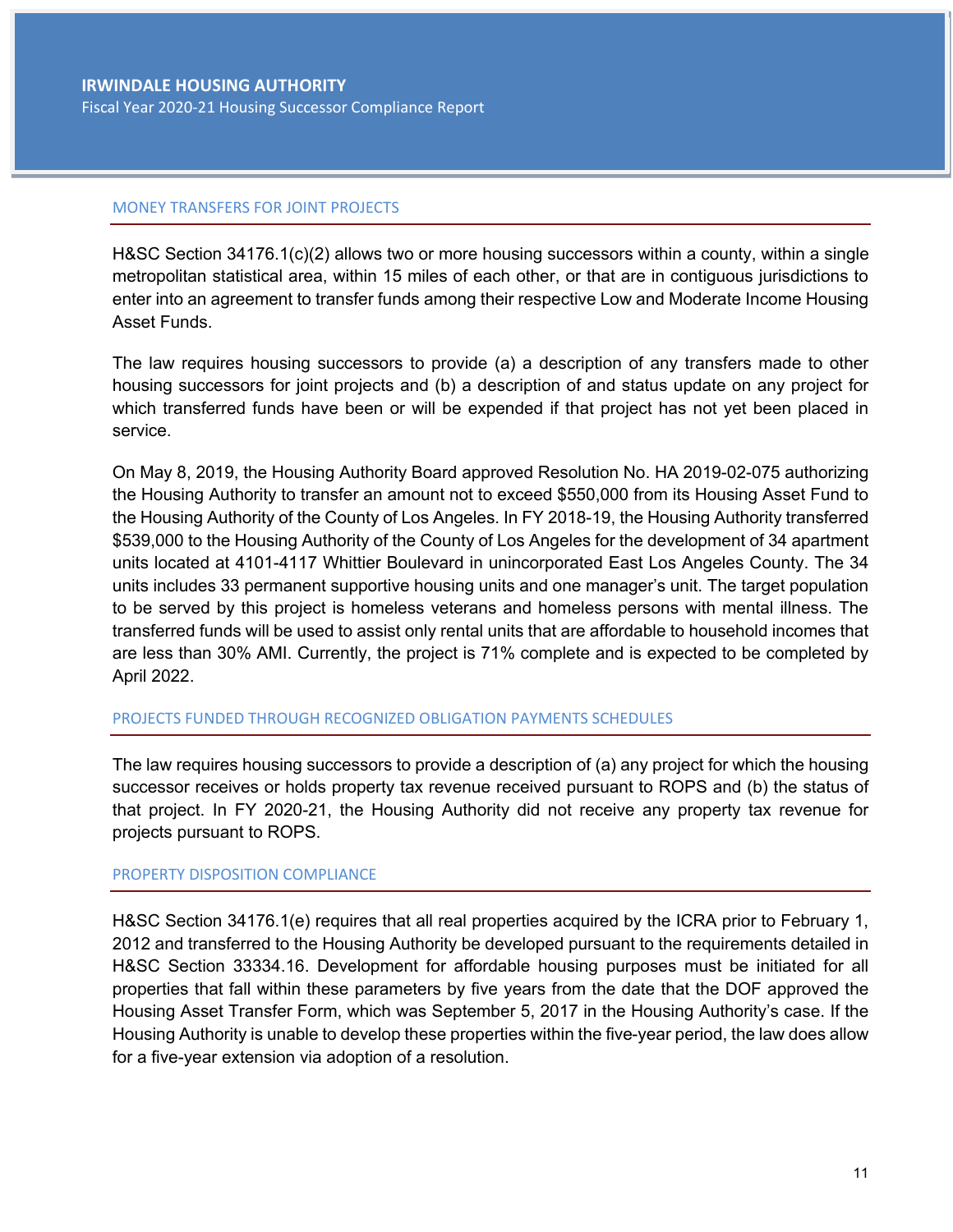One property, consisting of three parcels located at 16203, 16223, and 16233 Arrow Highway, was purchased by the former ICRA in 2008 and transferred to the Housing Authority after redevelopment dissolution. As of September 5, 2017 (the Housing Authority's five-year property disposition deadline), the Housing Authority was under contract to sell the property, which constitutes initiation of development for affordable housing purposes. Nonetheless, out of an abundance of caution, the Housing Authority Board adopted a resolution in December 2017 that extended the deadline for five years to September 5, 2022. On April 3, 2020, the Housing Authority sold the property to Panattoni Development Company for \$4,150,000. Upon the close of escrow, designated the sales proceeds for the development of affordable housing. Thus, the Housing Authority complied with H&SC Section 34176.1(e).

# OUTSTANDING INCLUSIONARY AND REPLACEMENT HOUSING OBLIGATIONS

At the time of redevelopment dissolution, the former ICRA had an outstanding obligation of 7 units with 12 replacement bedrooms. The Housing Authority is required to fulfill this obligation. Pursuant to H&SC Section 33413(f), the Housing Authority may replace the removed or destroyed units with a fewer number of units if (1) the total number of bedrooms in the replacement units equal or exceed the number of bedrooms in the destroyed units and (2) the replacement units are affordable to the same income level as the destroyed units. As of the end of Fiscal Year 2017-18, the Housing Authority replaced all 12 bedrooms. These replacement units are affordable to the same income level as the destroyed units.

# SENIOR HOUSING EXPENDITURE PROPORTIONALITY

This report must include an accounting of the percentage of deed-restricted rental housing units restricted to seniors and assisted by the housing successor, the former ICRA, and the City within the past 10 years, compared to the total number of deed-restricted rental housing units assisted by those three agencies within the past 10 years. If this percentage is greater than 50 percent, the Housing Authority is prohibited from the use of additional Housing Asset Funds to subsidize any senior rental units. The former ICRA has assisted 10 rental housing units since June 30, 2011, 100% of which are restricted to seniors at the Las Casitas Senior Apartment Complex; neither the Housing Authority nor the City assisted any rental housing units. However, the Housing Authority is obligated to continue subsidizing the rents at the units at the Las Casitas Senior Apartment Complex, pursuant to agreements that predate the January 1, 2014 effective date of SB 341. As such, the Housing Authority will continue to abide by these agreements by subsidizing the rents at the Las Casitas Senior Apartment Complex with Housing Asset Funds.

# EXCESS SURPLUS

Excess surplus calculations were once performed by redevelopment agencies on an annual basis and were intended to ensure that funds are expended to benefit low-income households in an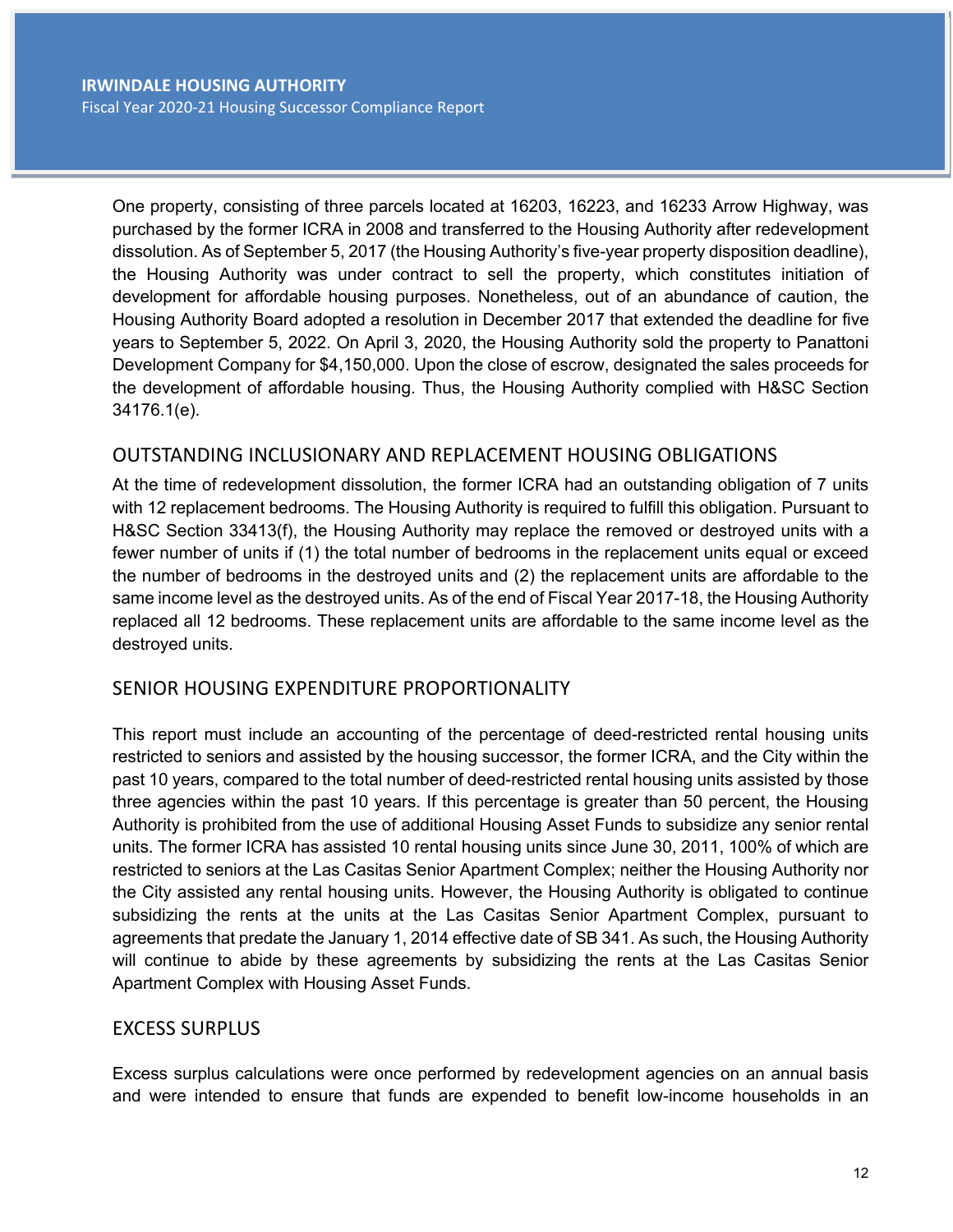expeditious manner. The law reinstates this calculation for housing successors. Excess surplus is defined by H&SC Section 34176.1(d) as "an unencumbered amount in the account that exceeds the greater of one million dollars, or the aggregate amount deposited into the account during the housing successor's preceding four fiscal years, whichever is greater." Generally speaking, funds should be encumbered within four years of receipt. Table 5 below shows the Housing Authority's excess surplus calculation for FY 2020-21.

| <b>Fiscal Year 2020-21 Excess Surplus Calculation</b>     |         |         |         |           | Table 5            |
|-----------------------------------------------------------|---------|---------|---------|-----------|--------------------|
| <b>Irwindale Housing Authority</b>                        |         |         |         |           |                    |
| <b>Fiscal Year</b>                                        | 2016-17 | 2017-18 | 2018-19 | 2019-20   | <b>Calculation</b> |
| Deposits                                                  | 74,444  | 117,193 | 141,910 | 2,950,471 |                    |
| FY 2020-21 Beginning Balance                              |         |         |         |           | 7,817,599          |
| Less: Encumbered Funds                                    |         |         |         |           | 8,978,746          |
| Encumbrance: First Time Homebuyer Program                 |         |         |         |           | 6,072,060          |
| Encumbrance: First Time Homebuyer Program - Bond Proceeds |         |         |         |           | 2,006,291          |
| Encumbrance: Las Casitas Housing Subsidy                  |         |         |         |           | 900,395            |
| Unencumbered Amount                                       |         |         |         |           | (1, 161, 147)      |
| Step 1                                                    |         |         |         |           |                    |
| \$1 Million, or                                           |         |         |         |           | 1,000,000          |
| Last 4 Deposits                                           |         |         |         |           | 3,284,017          |
| Result: Larger Number                                     |         |         |         |           | 3,284,017          |
| Step 2                                                    |         |         |         |           |                    |
| Unencumbered Amount                                       |         |         |         |           | (1, 161, 147)      |
| Larger Number From Step 1                                 |         |         |         |           | 3,284,017          |
| <b>Excess Surplus</b>                                     |         |         |         |           |                    |

Based on the calculation shown in Table 5, the unencumbered portion of the FY 2020-21 beginning balance is less than the aggregate amount deposited into the account during the preceding four fiscal years (which exceeds one million dollars). Thus, the Housing Authority does not have an excess surplus.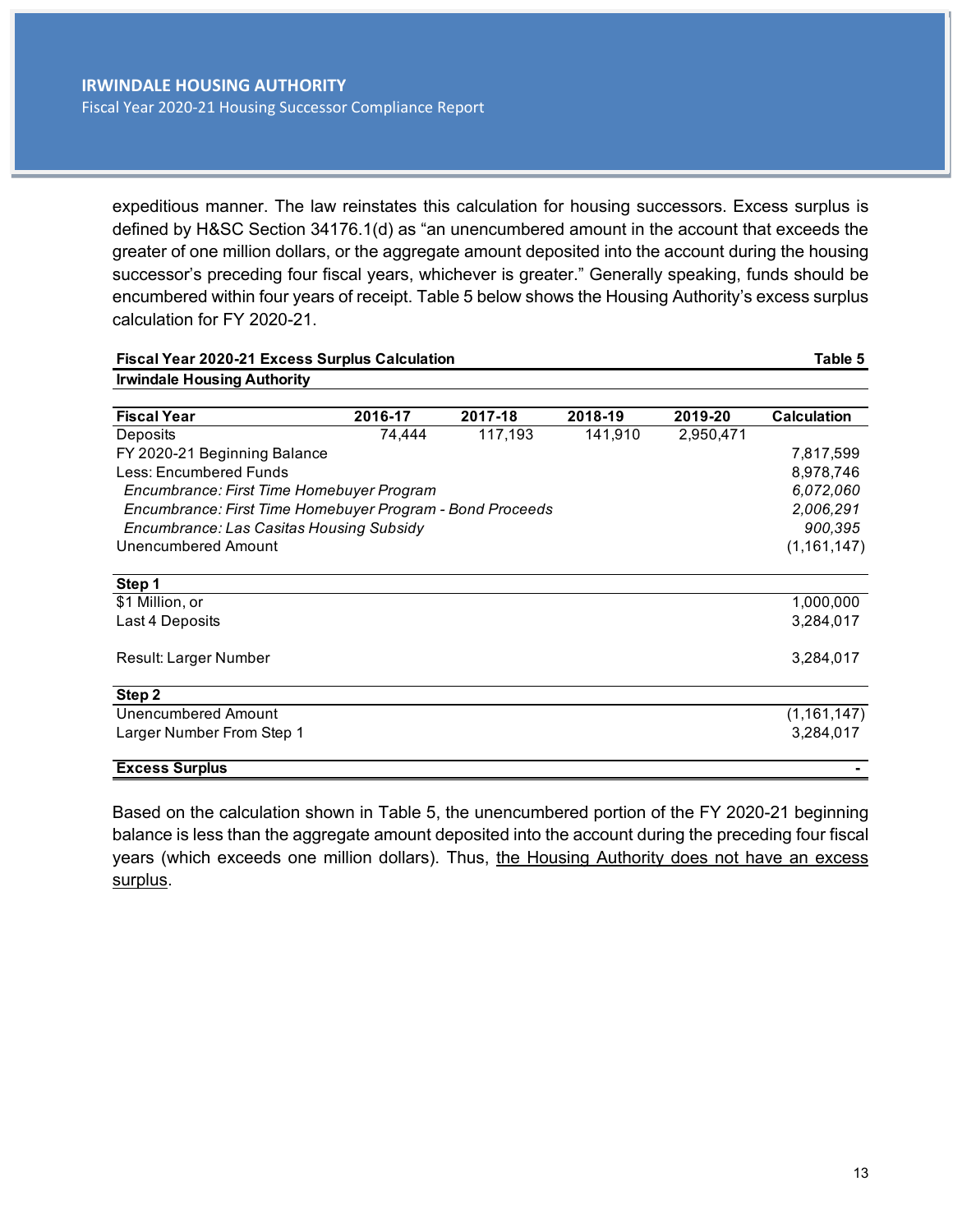# INVENTORY OF HOMEOWNERSHIP UNITS

Table 6 below shows an inventory of the 116 homeownership units assisted by the former ICRA or the Housing Authority that are subject to covenants, restrictions, or an adopted program that protects the former ICRA's investment of moneys from the Low and Moderate Income Housing Fund pursuant to H&SC Section 33334.3(f). In FY 2020-21, one unit (4605 Nora Avenue) was added.

No funds have been returned to the Housing Authority as part of an adopted program that protects the former ICRA's investment of moneys from the Low and Moderate Income Housing Fund. Note that the Housing Authority manages all units, rather than contracting with an outside entity.